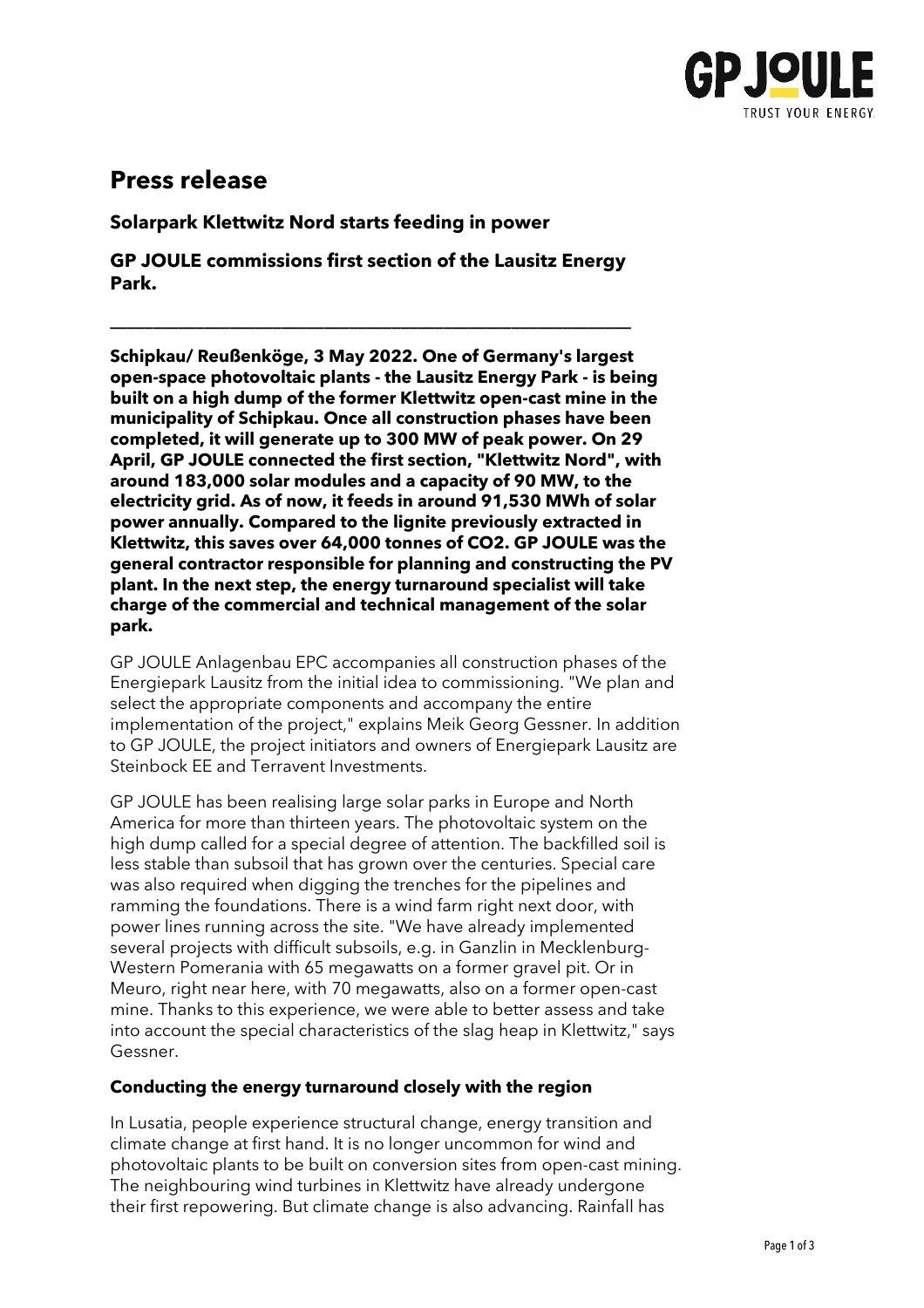

decreased sharply, soils are drying out quickly and agricultural yields are falling.

Despite the visible climate changes, approval of a major project like the Lusatia Energy Park is not a foregone conclusion. "For us, it is therefore important to seek dialogue right from the start. If there are concerns, we address them. We also want to create added value in the region - this is the only way to make the energy turnaround truly sustainable," says Ove Petersen, co-founder and CEO of GP JOULE.

Such conversations are often about very practical things. For example, the residents attached importance to the fact that the construction site traffic was not routed through the villages. Wildlife was also in the focus of public discussion. It should be able to cross the solar park site comfortably and also use it as a retreat. Small animals can slip under the fence anywhere, and there are passages in the fence for deer and wild boar.

## **Hydrogen perspective**

Work on the second construction phase, "Klettwitz Süd", is already underway. The pipes have already been laid and the substructures anchored in the ground. This part should also be completed by autumn this year.

Part of the solar power from the southern construction section will be used to produce climate-neutral hydrogen. A nearby service station will offer this at two petrol pumps. A network of interested companies has already been established in the region that want to use the "green" gas for their trucks, buses, refuse collection or construction site vehicles. The project is designed in such a way that as demand increases, production can also be increased. Then hydrogen filling stations could also be built. "Mapping the value chain locally and generating hydrogen on site with solar power makes the energy turnaround truly tangible in the literal sense. It also ensures a degree of independence from energy imports that is more important than ever today," says Petersen.